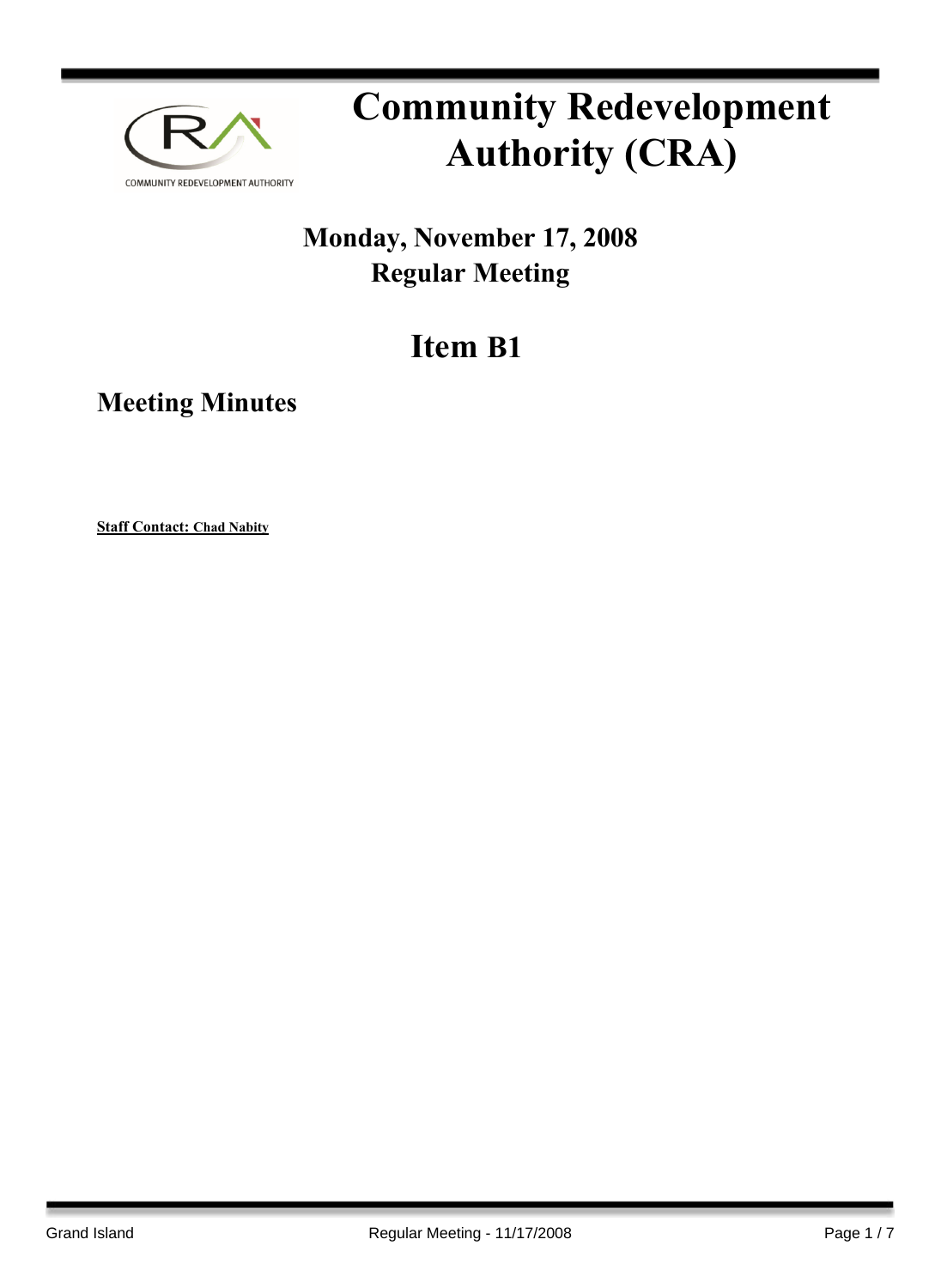#### OFFICIAL PROCEEDINGS

#### MINUTES OF

#### COMMUNITY REDEVELOPMENT AUTHORITY MEETING OF October 14, 2008

Pursuant to due call and notice thereof, a Regular Meeting of the Community Redevelopment Authority of the City of Grand Island, Nebraska was conducted on October 14, 2008 at City Hall 100 E First Street. Notice of the meeting was given in the October 7, 2008 Grand Island Independent.

1. CALL TO ORDER Vice Chair Lee Elliot called the meeting to order at 4:00 p.m. The following members were present: Lee Elliot, Tom Gdowski, Sue Pirnie, and Glen Murray. Also present were; Director, Chad Nabity; Secretary Rose Woods; CRA Attorney; Duane Burns, Finance Director, Dave Springer, Council Liaison Peg Gilbert, Dee Johnson, Marv Webb, Rev. Philipsen, Marv Wemhoff, Gene McCloud, and Ray O'Conner.

Elliot stated this was a public meeting subject to the open meeting laws of the State of Nebraska. He noted that the requirements for an open meeting were posted on the wall easily accessible to anyone who would like to read through them.

- 2. APPROVAL OF MINUTES. A motion for approval of the Minutes for the September 22, meeting, Pirnie made the motion seconded by Murray. Upon roll call vote, all present voted aye. Motion carried unanimously.
- 3.APPROVAL OF FINANCIAL REPORTS. APPROVAL OF FINANCIAL REPORTS. Dave Springer reviewed the financial reports for the period of September 1, 2008 through September 30, 2008. He noted revenue in the amount of \$130,458 and expenses in the amount of \$47,669 for the month. This included payment of the Goodwill Façade that was approved two months ago. Total cash was \$1,236,622. Motion by Murray, second by Gdowski, to approve the financial reports. Upon roll call vote, all present voted aye. Motion carried unanimously.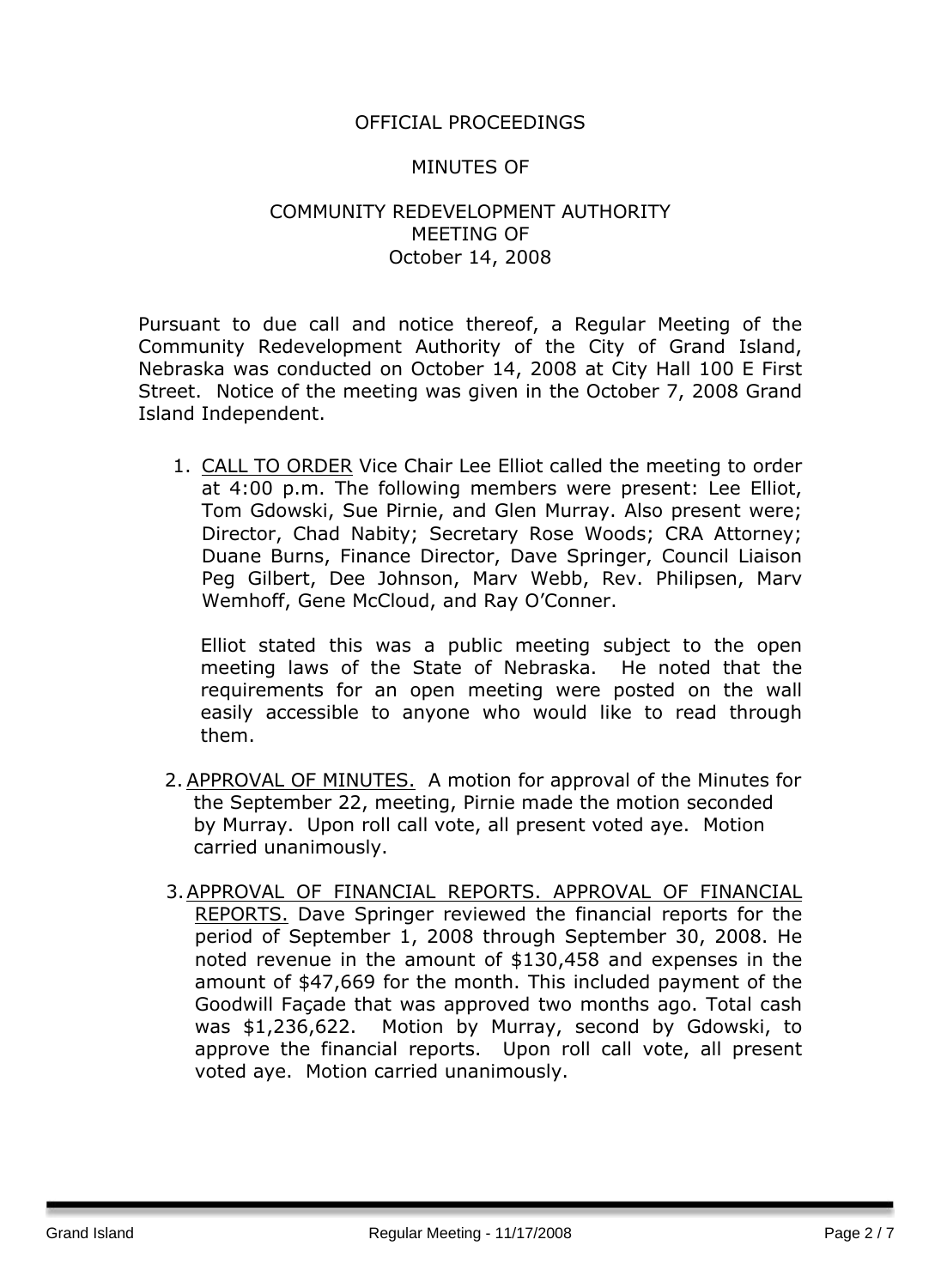- 4. APPROVAL OF BILLS. The bills were reviewed by the Authority. Motion made by Gdowski, second by Pirnie, to approve the bills in the amount of \$5783.00. Upon roll call vote all present voted aye. Motion carried unanimously to approve the payment of bills totaling \$5783.00.
- 5. CONSIDERATION OF FAÇADE IMPROVEMENT ABBEY CARPETS 'N' MORE. Dee Johnson submitted a request for assistance with the remainder of the Façade improvements for the Abbey Carpets 'N' More building. There was a Façade committee meeting that was held on October 6<sup>th</sup>, 2008, Elliot and Pirnie were on the committee and both agreed the request submitted by Johnson follows along with criteria the CRA has set forth to help improve the Façade of the building. The Johnson's have already spent \$29,788.70 on improvements to the building and are asking the CRA for the \$9400.00 to help cover the cost for the Architect as well as costs for new canopies for the windows and new signage for the front and the back of the building. Motion was made by Gdowski and second by Murray to approve the request of Façade funds to Johnson in the amount of \$9400.00. Upon roll call vote all present voted aye. Motion carried unanimously to approve the Façade improvement request for Abbey Carpets 'N' More.
- 6. CONSIDERATION OF GRANT REQUEST FROM BLESSED SACRAMENT CHURCH. Rev. Todd Philipsen submitted a request for funds to replace some sidewalk, new signage for the church as well as parking lot marking. Philipsen explained the church has completed other projects in the amount of \$2,832,403.13; these projects have been completed and paid for by the people of the Blessed Sacrament Parish. He noted his church currently is one of the largest Parishes in Grand Island with over 1400 families active within the church. The funds requested in the amount of \$33, 401.06 would help repair sidewalks out in front of the church, also to replace the outdated signs with ones with more appeal to the area. He is currently concerned about the safety issue and the cosmetic issue. Nabity explained this area is now in the blighted area and is similar to a Façade project CRA grants had been previously given out to non profit organizations such as St. Mary Cathedral for lighting, YWCA and YMCA had been also given funds for similar requests. Motion was made by Murray and second by Pirnie to approve the Grant request in the amount of \$33,401.06. Upon roll call vote all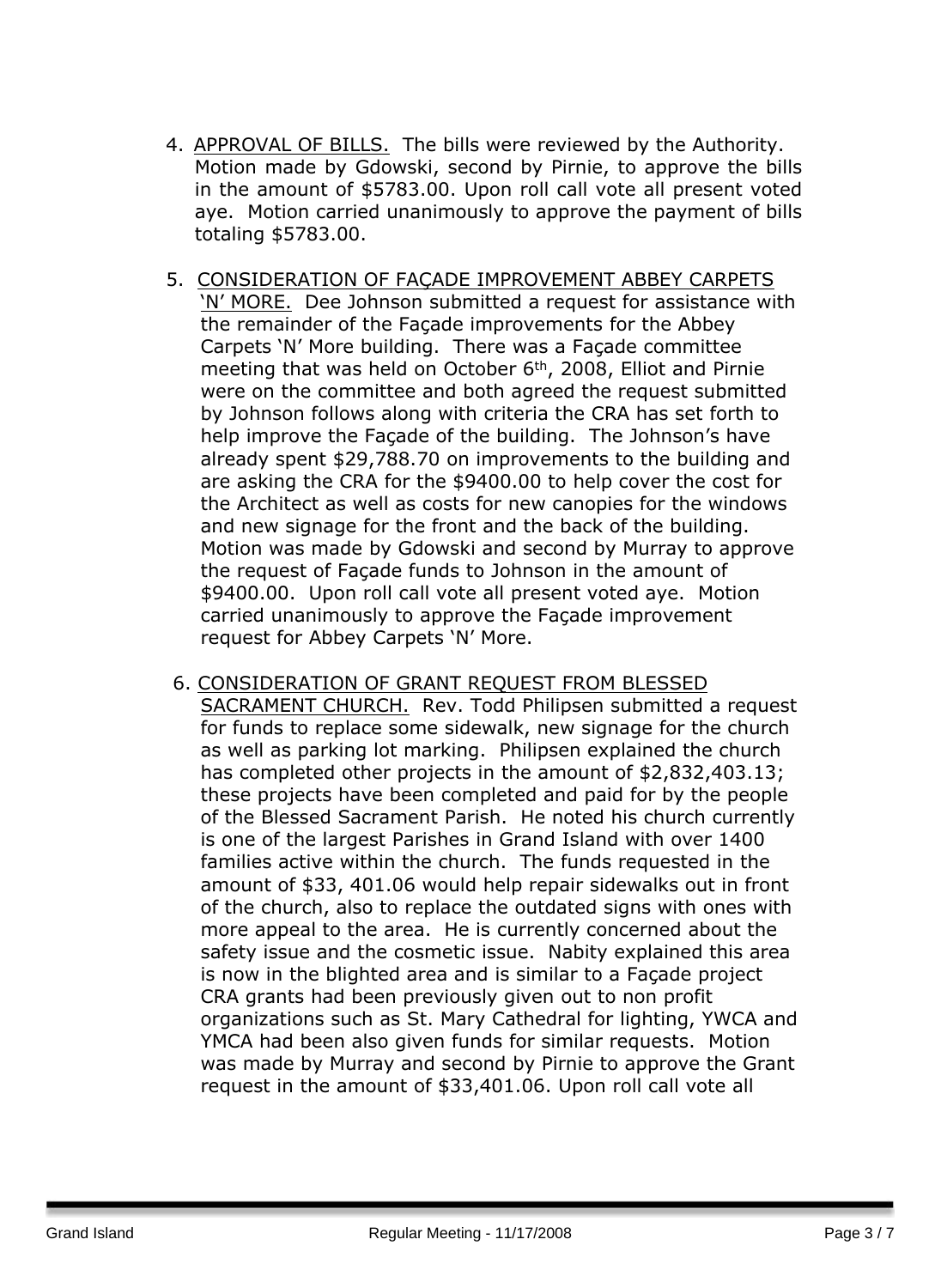present voted aye. Motion carried unanimously to approve the grant request of \$33, 401.06.

- 7. REVIEW OF COMMITTED PROJECTS AND CRA PROPERTIES. Nabity reported briefly. Total committed projects total \$540,450. Discussion was held on the status of projects. Housing Study is moving forward should have a draft in December. Hall County should be sending a bill soon. Romsa Real Estate Center is still waiting to hear back about permits. BID 6 their final totals were \$55,000 this included \$51,500 for conduit and \$3,500 for the NE Arboretum for the 2nd Street Landscape Plan. Paul Warshauer (Masonic Temple) has turned nothing in at this time however is still moving forward with the process. New Life Community Church Façade is coming along nicely; they may come back with a change to one wall and requesting release of a portion of the allocated funds. The 2008 Wayside horns are moving forward, as is the engineering for the 2009 Wayside horns, there is discussion about the wayside horn for Broadwell; with the possibility of having an underpass at this location in the near future.
- 8. DISCUSSION OF POSSIBLE PURCHASE/SALE OF PROPERTIES IN CRA DESIGNATED AREA. Nabity explained there has been an interest in the 408 E  $2<sup>nd</sup>$  Street property at this time however nothing has been offered. Ray O'Connor has submitted a bid of \$50,000 for the CRA property located at 2707 and 2709 South Locust. The selling of the CRA property on South Locust will be contingent upon moving forward with the TIF application process. The TIF contract must be approved by Regional Planning and Council and then all will move forward together, also with the condition of O'Connor installing a Hike and Bike Trail for the area. Motion was made by Gdowski and second by Pirnie to approve the submitted bid of \$50,000 continent upon the approval of the TIF application and O'Connor installing a Hike and Bike Trail. Upon roll call vote all present voted aye. Motion carried unanimously to approve the submitted bid for the CRA South Locust property.
- 9. CONSIDERATION OF A RESOLUTION TO FORWARD REDEVELOPMENT PLAN AMENDMENT TO THE HALL COUNTY REGIONAL PLANNING COMMISSION FOR CRA AREA #2 THE FORMER LOCATION OF WONDERFUL GARDEN RESTRAUNT AND THE STAR MOTEL ON SOULT LOCUST. Grand Island developer Ray O'Connor submitted plans for a Best Western Inn and Suites along South Locust Street. He proposed using the land to build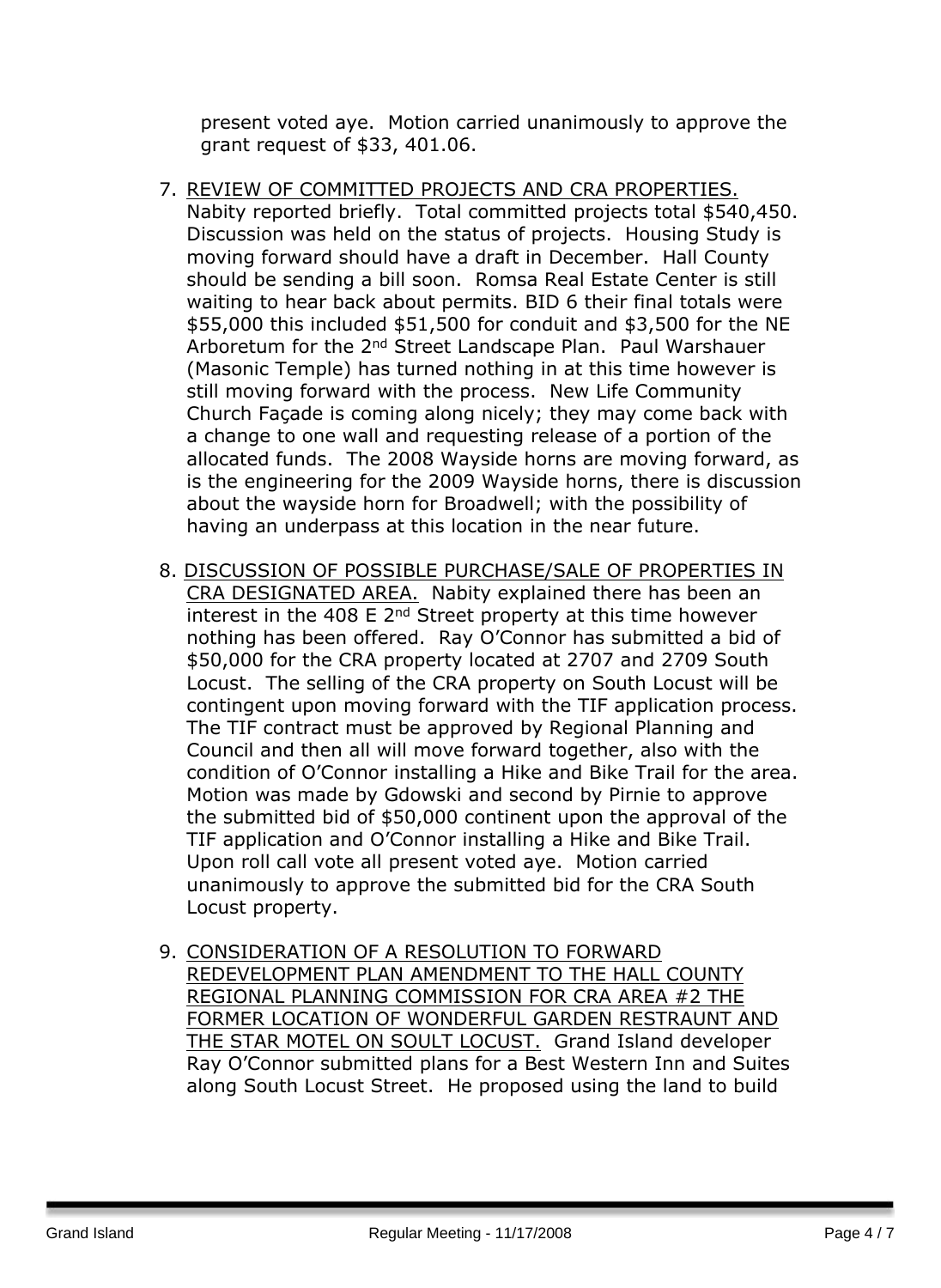an 80 to 82 room Best Western Inn and Suites in what's called the "Stoneridge" prototype costing approximately \$5.3 million dollars. O'Connor told the CRA members he thinks the community needs new motel rooms to compete with the neighbors to the west. O'Connor said Kearney has effectively used tax-increment financing (TIF) to build several new hotel projects there. The result has been an influx in the conference and convention business in Kearney; something in which O'Connor feels Grand Island can recover its former competitiveness. He also requested up to \$1.5 million in tax-increment financing to help with the cost of the hotel project the bulk of which would go toward relocating a major sewer line across the proposed hotel property. O'Connor bought the former Wonderful Garden restaurant property at 2623 S. Locust St., but said that ground is not wide enough to accommodate a hotel development. The former Star Motel property at 2707 and 2709 S. Locust was also too narrow due to a 20-foot hike-and-bike trail easement required by the city. But by combining the restaurant and Star Motel properties a lot approximately 247 feet wide by 350 feet deep the desired lot size is achieved for development, O'Connor said.

The CRA bought the Star Motel in a dilapidated state in December 2005 for \$155,740. It then spent \$15,339 to demolish the structure. O'Connor proposed Tuesday to buy it from the CRA for \$50,000, but only if he could also obtain TIF for the hotel project. CRA member Tom Gdowski said he had hoped to recoup more of the costs into the Star Motel property, but he felt O'Connor's proposed use; history of successful projects and high integrity in the community were favorable. Grand Island City Councilwoman Peg Gilbert said selling the property for less than the CRA had into it is an easy sell to taxpayers. The new hotel will be a driver for sales tax revenues, she said.

Both properties also have a sewer line problem that dates back to 1979. A sewer main was installed across both properties rendering most of the property unbuildable unless the line is moved. The tax-increment financing would help pay for that relocation. The \$6,600 a year in existing property taxes would continue to be paid to political subdivisions. O'Connor said the new hotel will be owned by South Pointe Development LLC, which is owned by himself, Bill Francis and Gene McCloud. McCloud owns the Super 8 motel immediately north of the proposed Best Western site.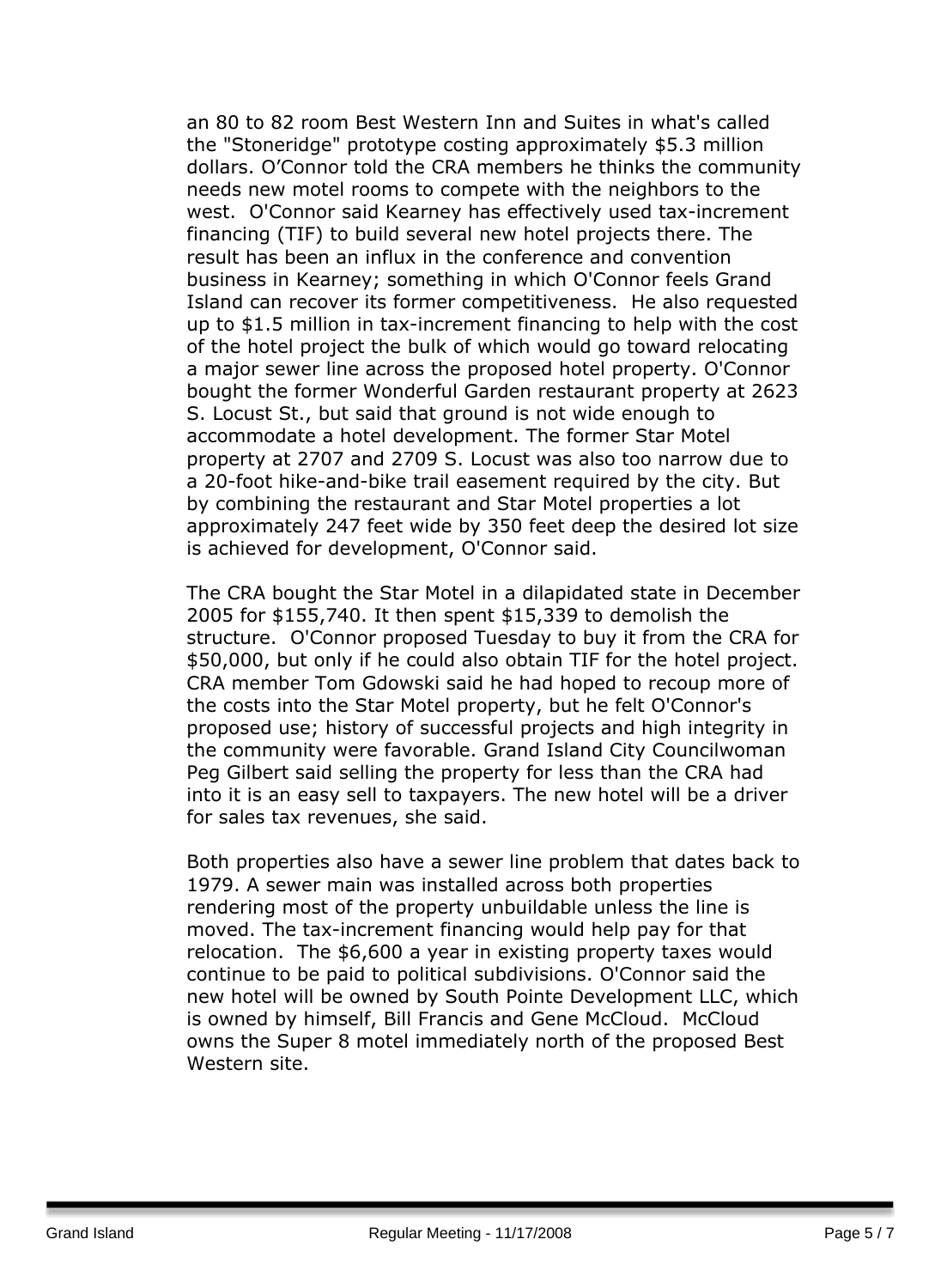The Midtown Holiday Inn is just north of Super 8, which prompted CRA members to question how occupancy rates would fare with three hotels right in a row. "It can be a good thing," McCloud said. "We feed off of each other." O'Connor said each hotel also has its own market. The Holiday Inn caters toward conventions, while the Super 8 focuses on lower rates. The Best Western would have some extended-stay rooms. "We are not in the food business, the bar businesses or the meeting room business," O'Connor said of Best Western's franchise. Best Western used to have a hotel in Grand Island and contacted O'Connor, who owns the Kearney franchise, to reintroduce Best Western to Grand Island. Best Western officials have been calling weekly, O'Connor said. "I think the hotel will be a nice addition," Gdowski said. CRA member Glen Murray called it "an excellent project," while CRA member Sue Pirnie commented about the attractiveness of the "Stoneridge" design.

Nabity stated the hotel project advances to the Regional Planning Commission Nov. 5 to decide if a hotel on the property is appropriate land use. It will come back to the CRA on Nov. 12 for a tax-increment financing plan. That plan, the land sale and the redevelopment proposal will then advance to the Grand Island City Council for final action on Nov. 18.

Motion was made by Murray and second by Pirnie to approve Resolution No. 91 to forward the proposed Redevelopment Plan to the Hall County Regional Planning for its recommendation. Upon roll call vote all present voted aye. Motion carried unanimously to approve Resolution 91.

- 10. CONSIDERATION OF A RESOLUTION OF INTENT TO ENTER INTO A REDEVELOPMENT CONTRACT. No further discussion. Motion was made by Gdowski and second by Murray to approve Resolution No. 92 to provide the Grand Island City Council notice of intent to enter into a redevelopment contract after a passage of thirty days from the adoption of this resolution. Upon roll call vote all present voted aye. Motion carried unanimously to approve Resolution 92.
- 11. DIRECTOR'S REPORT.

Nabity commented there has been interest in the Façade program. Since O'Connor cleaned up the CRA property on South Locust there have been a few calls with no one moving forward with offers. Project Armada is also still at a standstill.